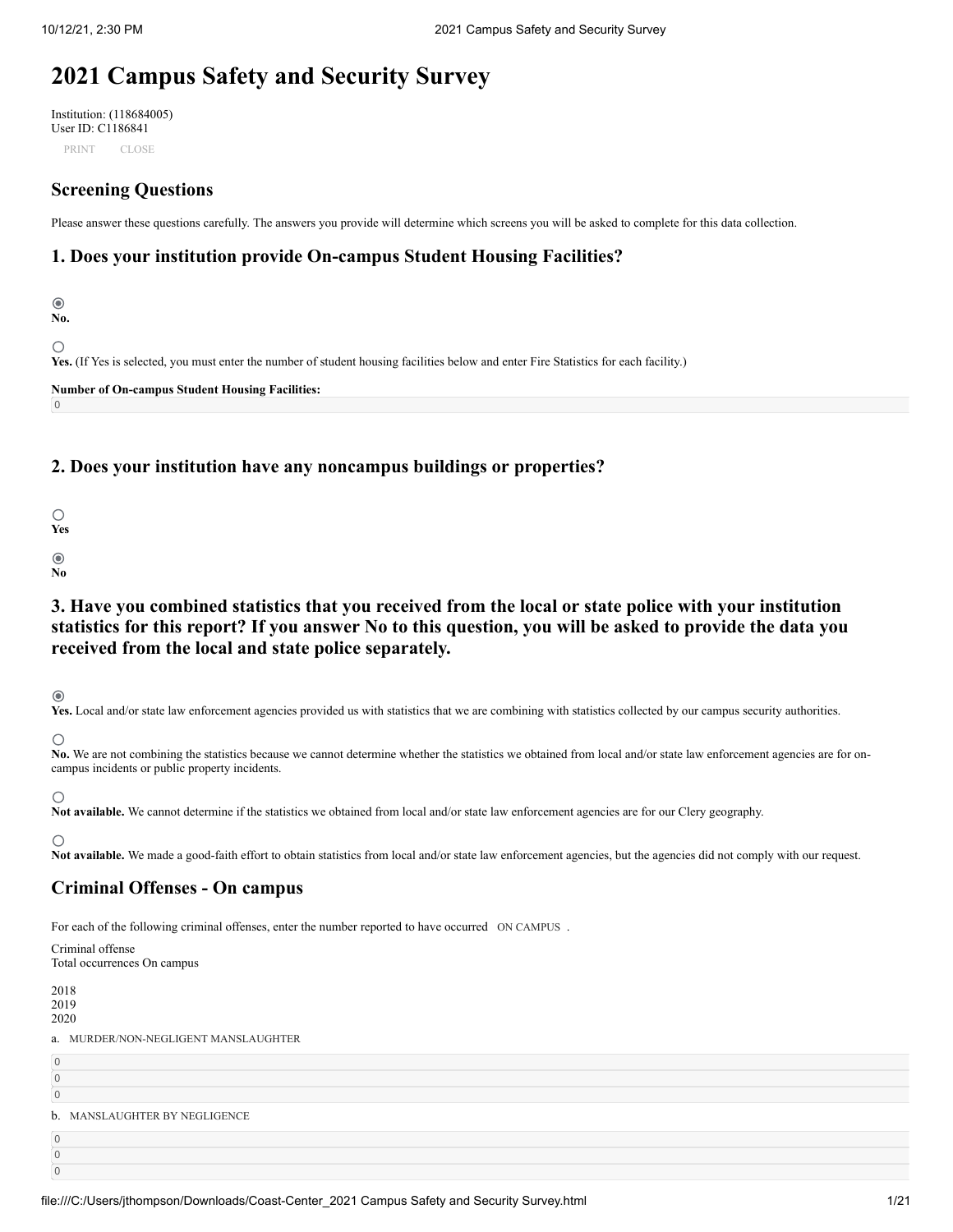| $0.12121$ , $0.00111$                       | Lot: Campus Caroly and Cooding Carvey |
|---------------------------------------------|---------------------------------------|
| c. RAPE                                     |                                       |
| $\,0\,$                                     |                                       |
| $\,0\,$                                     |                                       |
| $\,0\,$                                     |                                       |
| d. FONDLING                                 |                                       |
| $\,0\,$                                     |                                       |
| $\boldsymbol{0}$                            |                                       |
| $\circ$                                     |                                       |
| e. INCEST                                   |                                       |
| $\,0\,$                                     |                                       |
| $\,0\,$<br>$\mathbf 0$                      |                                       |
|                                             |                                       |
| f. STATUTORY RAPE                           |                                       |
| $\,0\,$                                     |                                       |
| $\mathbf 0$<br>$\,0\,$                      |                                       |
| g. ROBBERY                                  |                                       |
| $\,0\,$                                     |                                       |
| $\mathsf{O}$                                |                                       |
| $\,0\,$                                     |                                       |
| h. AGGRAVATED ASSAULT                       |                                       |
| $\mathsf{O}$                                |                                       |
| $\,0\,$                                     |                                       |
| $\,0\,$                                     |                                       |
| i. BURGLARY                                 |                                       |
| $\mathbf 0$                                 |                                       |
| $\overline{1}$                              |                                       |
| $\sqrt{2}$                                  |                                       |
| j. MOTOR VEHICLE THEFT                      |                                       |
| (Do not include theft from a motor vehicle) |                                       |
| $\overline{0}$<br>$\mathbf 0$               |                                       |
| $\mathbb O$                                 |                                       |
| k. ARSON                                    |                                       |
| $\,0\,$                                     |                                       |
| $\mathsf{O}$                                |                                       |

0

If you have changed prior years' data, you must add a caveat explaining the change. Use the following format: "For (YEAR), Line (X) was changed from (A) to (B) because (REASON)."



# **Criminal Offenses - Public Property**

For each of the following criminal offenses, enter the number reported to have occurred on PUBLIC PROPERTY.

| Criminal offense                     |  |  |
|--------------------------------------|--|--|
| Total occurrences on Public Property |  |  |
|                                      |  |  |
| 2018                                 |  |  |
| 2019                                 |  |  |
| 2020                                 |  |  |
| a. MURDER/NON-NEGLIGENT MANSLAUGHTER |  |  |
| $\overline{0}$                       |  |  |
| $\overline{0}$                       |  |  |
| $\overline{0}$                       |  |  |
| b. MANSLAUGHTER BY NEGLIGENCE        |  |  |
| $\overline{0}$                       |  |  |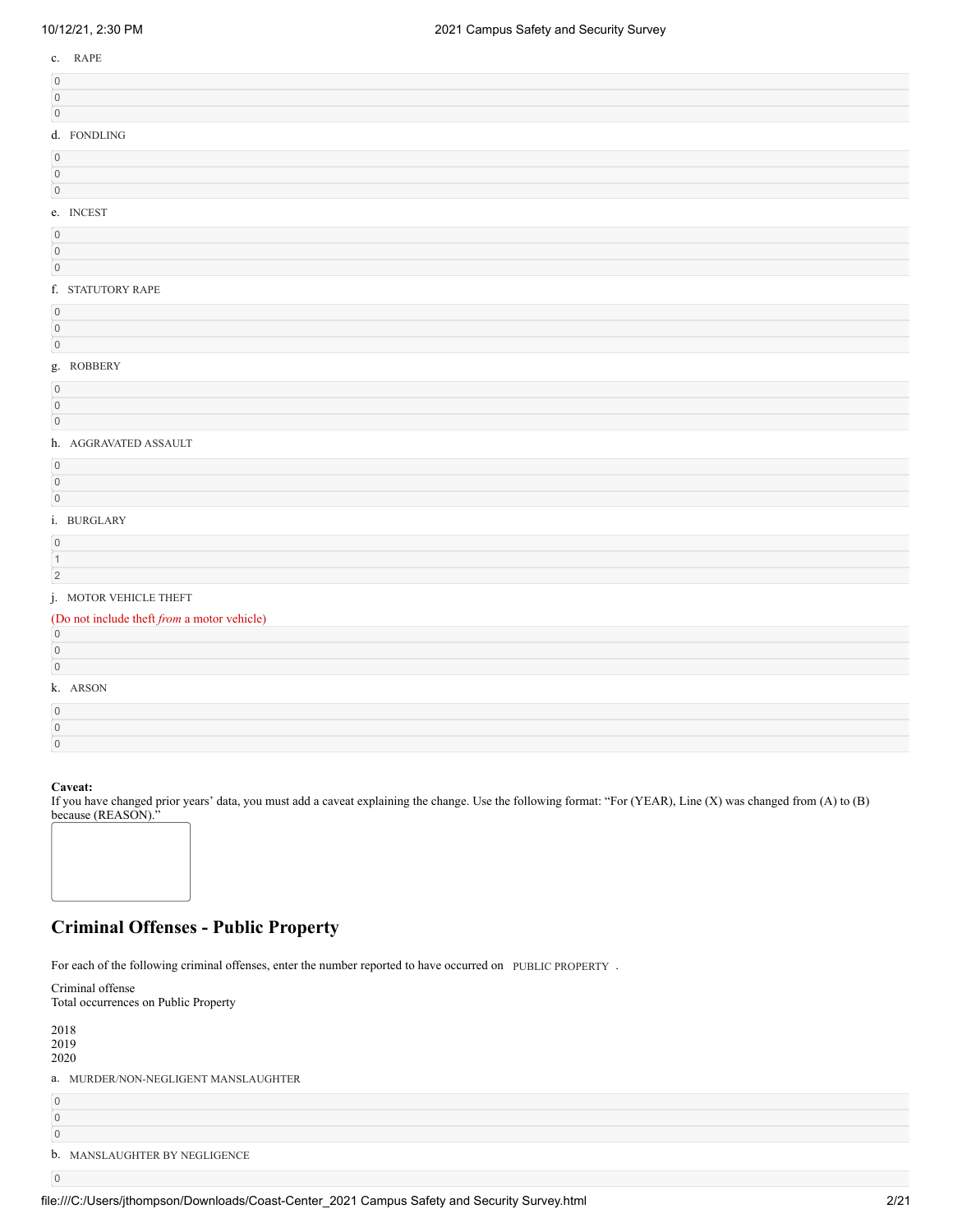| $\mathbf 0$    |                   |
|----------------|-------------------|
| c. RAPE        |                   |
| $\overline{0}$ |                   |
| $\mathbf 0$    |                   |
| $\mathbf 0$    |                   |
| d. FONDLING    |                   |
| $\mathbf 0$    |                   |
| $\mathbf 0$    |                   |
| $\mathbf 0$    |                   |
| e. INCEST      |                   |
| $\overline{0}$ |                   |
| $\mathbf 0$    |                   |
| $\mathbf 0$    |                   |
|                | f. STATUTORY RAPE |
| $\mathbf{0}$   |                   |

| $\Omega$ |            |
|----------|------------|
| $\Omega$ |            |
|          | g. ROBBERY |
| $\Omega$ |            |
| 0        |            |

# h. AGGRAVATED ASSAULT

#### i. BURGLARY

0

# j. MOTOR VEHICLE THEFT

| (Do not include theft from a motor vehicle) |  |  |
|---------------------------------------------|--|--|
| $\overline{0}$                              |  |  |
| $\overline{0}$                              |  |  |
| $\overline{0}$                              |  |  |
| k. ARSON                                    |  |  |
| $\overline{0}$                              |  |  |
| $\overline{0}$                              |  |  |
| $\overline{0}$                              |  |  |

### **Caveat:**

If you have changed prior years' data, you must add a caveat explaining the change. Use the following format: "For (YEAR), Line (X) was changed from (A) to (B) because (REASON)."



For the criminal offenses listed below, first enter the total number of HATE CRIMES that were reported to have occurred ON CAMPUS. Then break down each total by

category of bias (e.g., race, religion).

YEAR 2020 **Criminal offense Total Occurrences of Hate crimes** (Category of Bias for crimes)

**Race Religion Sexual orientation Gender Gender Identity Disability**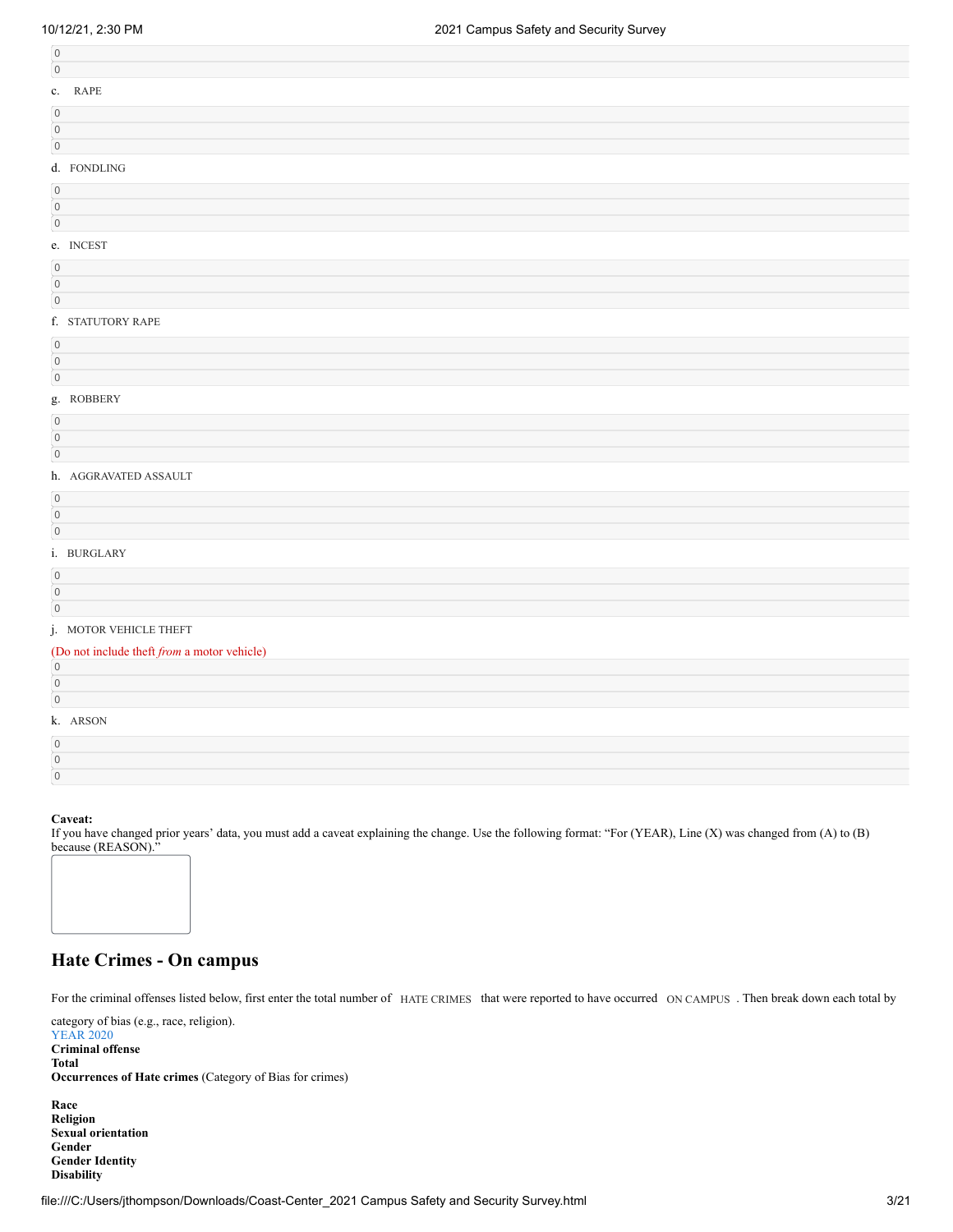# **Ethnicity National Origin**

a. MURDER/ NON-NEGLIGENT MANSLAUGHTER

# c. RAPE

# d. FONDLING

#### e. INCEST

#### f. STATUTORY RAPE

#### g. ROBBERY

| c                     |  |  |
|-----------------------|--|--|
|                       |  |  |
|                       |  |  |
|                       |  |  |
|                       |  |  |
|                       |  |  |
|                       |  |  |
|                       |  |  |
|                       |  |  |
| h. AGGRAVATED ASSAULT |  |  |
|                       |  |  |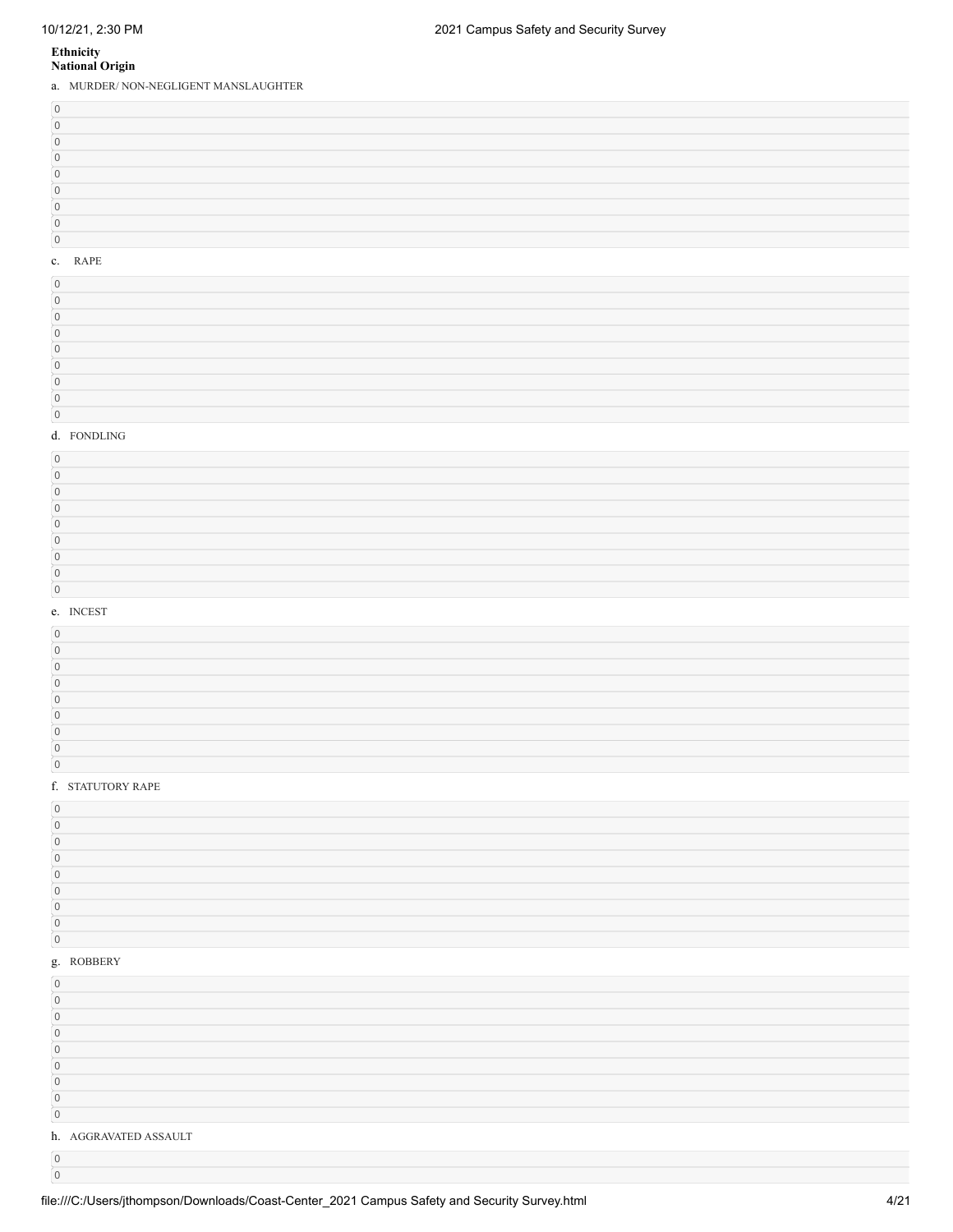| <b>BURGLARY</b> |  |  |
|-----------------|--|--|

#### i. BURGLARY

### j. MOTOR VEHICLE THEFT

# (Do not include theft *from* a motor vehicle)

#### k. ARSON

#### l. SIMPLE ASSAULT

#### m. LARCENY-THEFT

 

| $\Omega$        |  |
|-----------------|--|
| n. INTIMIDATION |  |
| $\cap$          |  |
|                 |  |
|                 |  |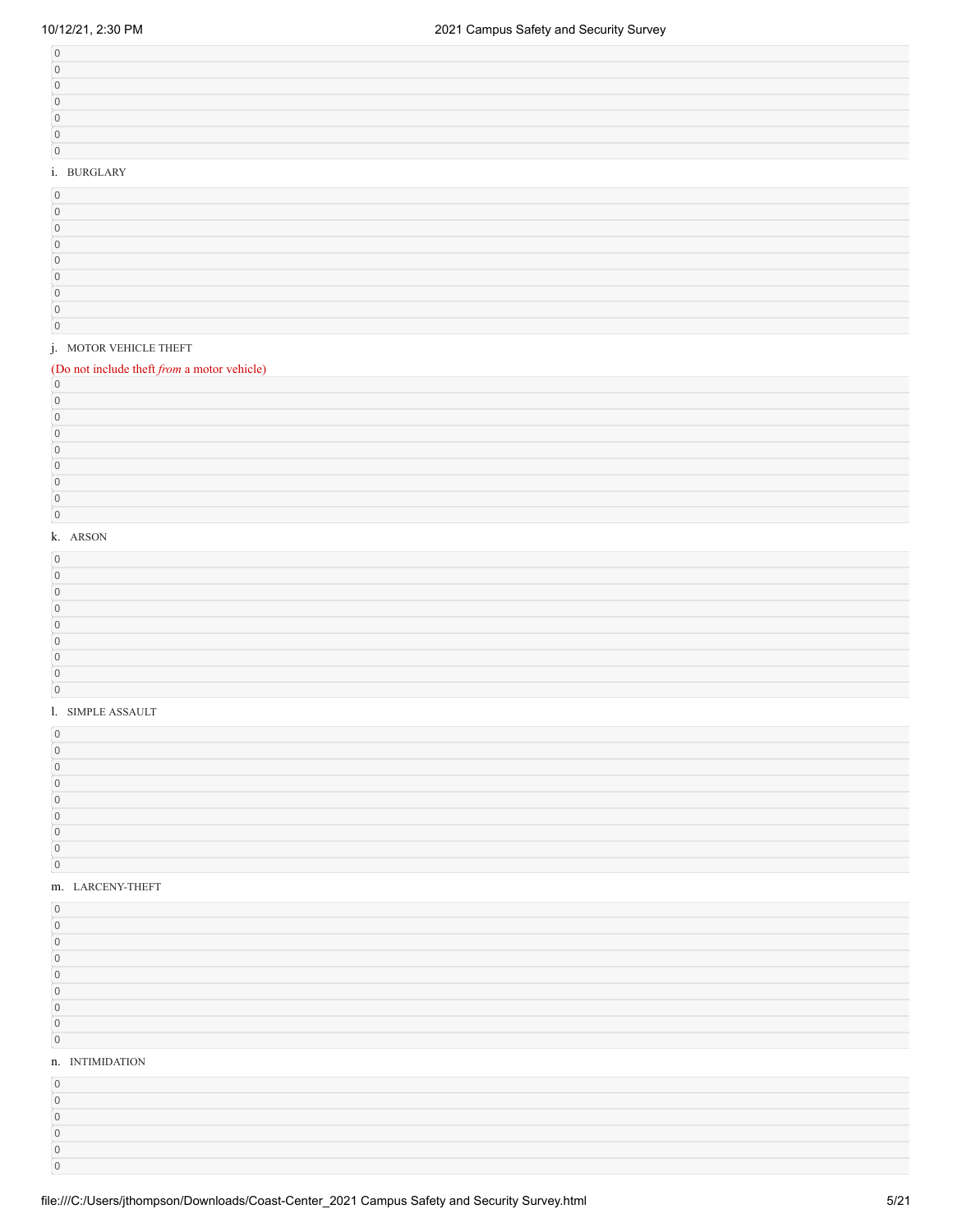| $\Omega$                                     |  |
|----------------------------------------------|--|
| $\mathbf{0}$                                 |  |
| 0. DESTRUCTION/DAMAGE/ VANDALISM OF PROPERTY |  |
| $\Omega$                                     |  |
| $\Omega$                                     |  |
| $\Omega$                                     |  |
| $\Omega$                                     |  |
| $\Omega$                                     |  |
| $\Omega$                                     |  |
| $\Omega$                                     |  |
| $\Omega$                                     |  |
|                                              |  |

# YEAR 2019

**Criminal offense Total**

**Occurrences of Hate crimes** (Category of Bias for crimes)

**Race Religion Sexual orientation Gender Gender Identity Disability Ethnicity National Origin**

a. MURDER/ NON-NEGLIGENT MANSLAUGHTER

#### c. RAPE

#### d. FONDLING

| $\alpha$ INICECT |  |  |
|------------------|--|--|

#### e. INCEST

f. STATUTORY RAPE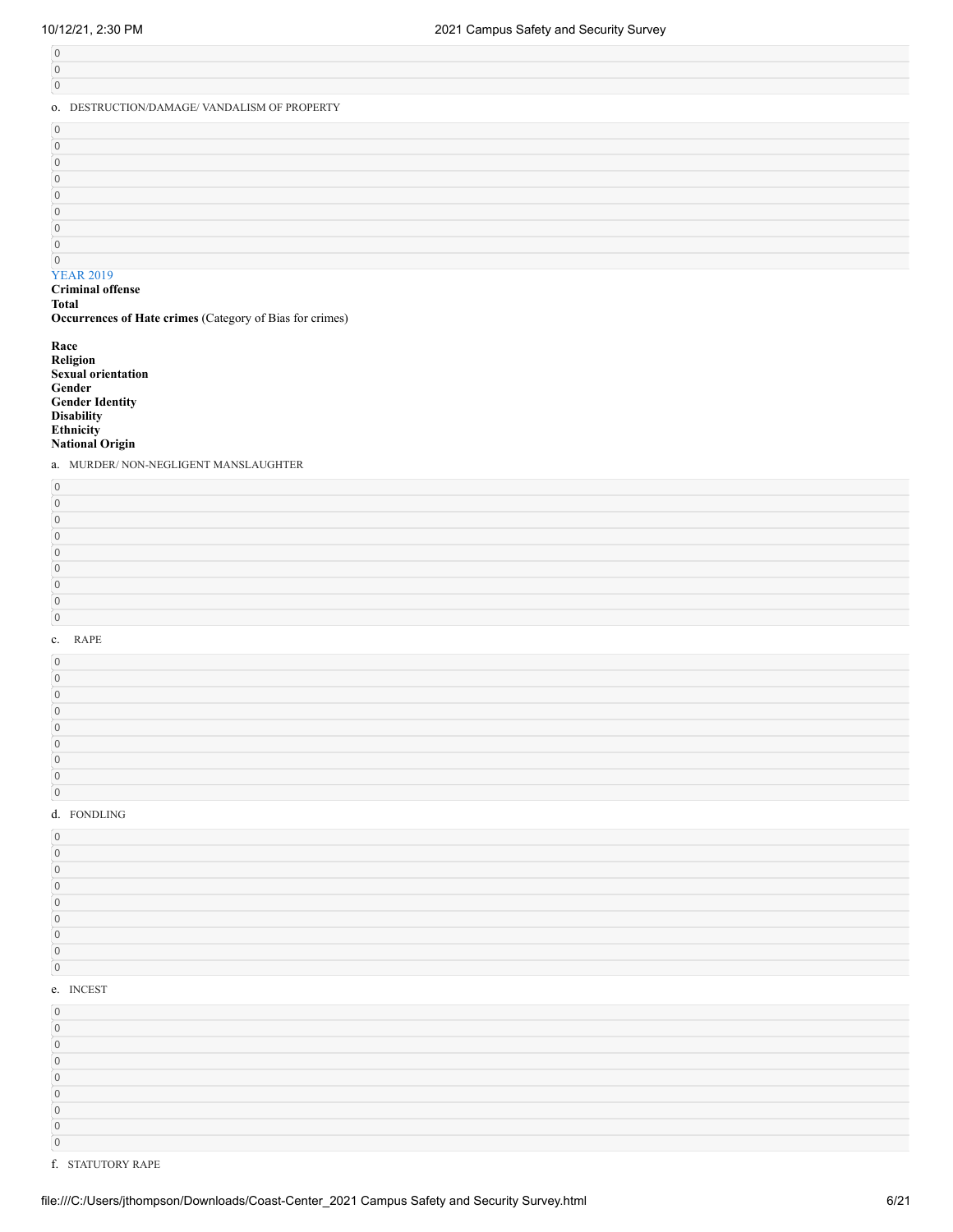# g. ROBBERY

#### h. AGGRAVATED ASSAULT

#### i. BURGLARY

#### j. MOTOR VEHICLE THEFT

# (Do not include theft *from* a motor vehicle)

### k. ARSON

| $\Omega$          |  |
|-------------------|--|
| $\Omega$          |  |
| $\cap$            |  |
| $\Omega$          |  |
| $\Omega$          |  |
| $\cap$            |  |
| $\cap$            |  |
| $\sqrt{ }$        |  |
| $\overline{0}$    |  |
| 1. SIMPLE ASSAULT |  |
| $\Omega$          |  |
| $\Omega$          |  |
|                   |  |
|                   |  |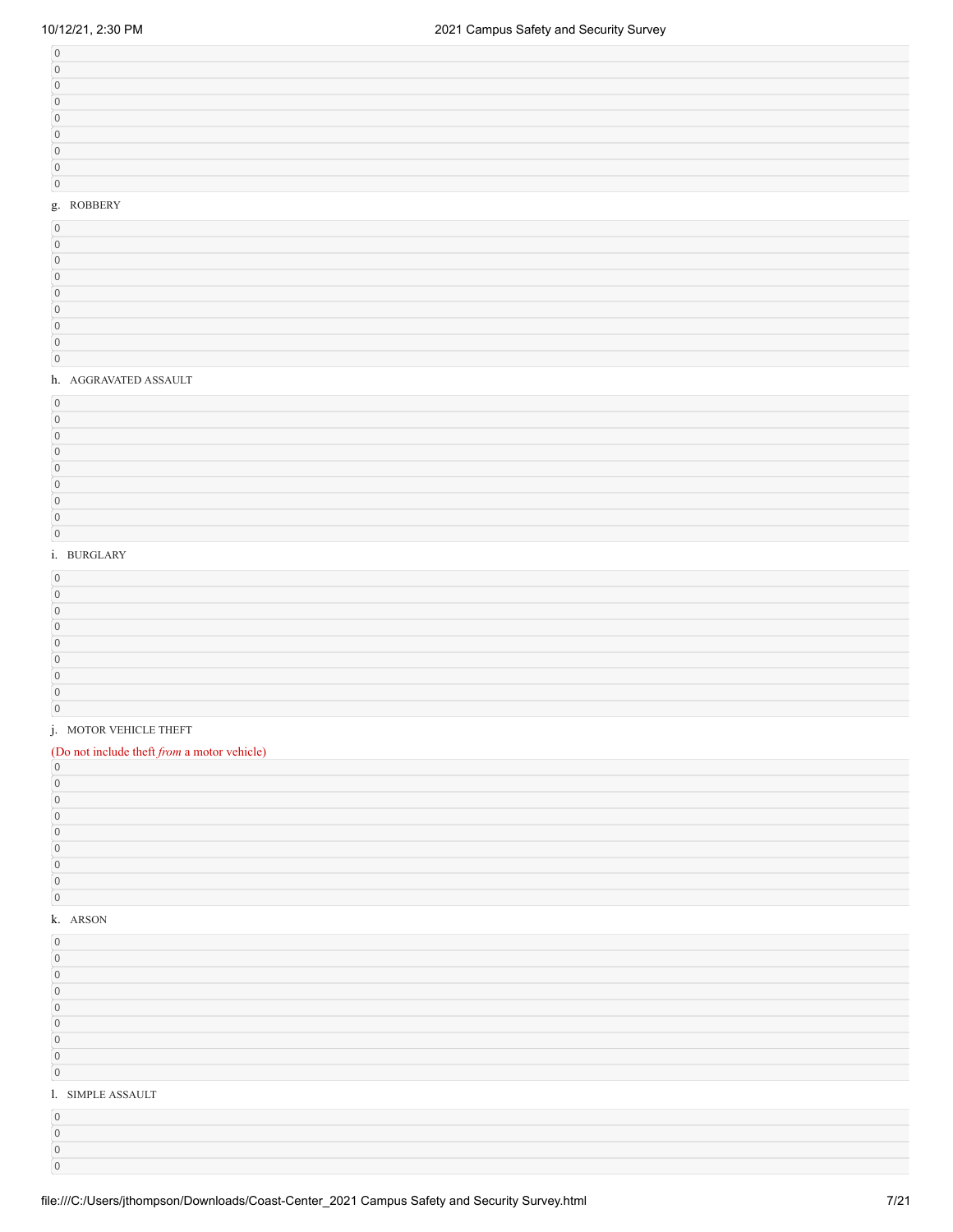| m I ADCENIV THEFT |
|-------------------|

# m. LARCENY-THEFT

### n. INTIMIDATION

### o. DESTRUCTION/DAMAGE/ VANDALISM OF PROPERTY

# YEAR 2018

# **Criminal offense Total**

**Occurrences of Hate crimes** (Category of Bias for crimes)

**Race Religion Sexual orientation Gender Gender Identity Disability Ethnicity National Origin**

 

a. MURDER/ NON-NEGLIGENT MANSLAUGHTER

| $\Box$              |  |
|---------------------|--|
| 0                   |  |
| $\overline{0}$      |  |
| $\Omega$            |  |
| $\Omega$            |  |
| $\Omega$            |  |
| $\Omega$            |  |
| $\overline{0}$      |  |
|                     |  |
|                     |  |
| $\overline{0}$      |  |
| $\overline{0}$      |  |
| c. RAPE<br>$\Omega$ |  |
| 0                   |  |
| 0                   |  |
| n                   |  |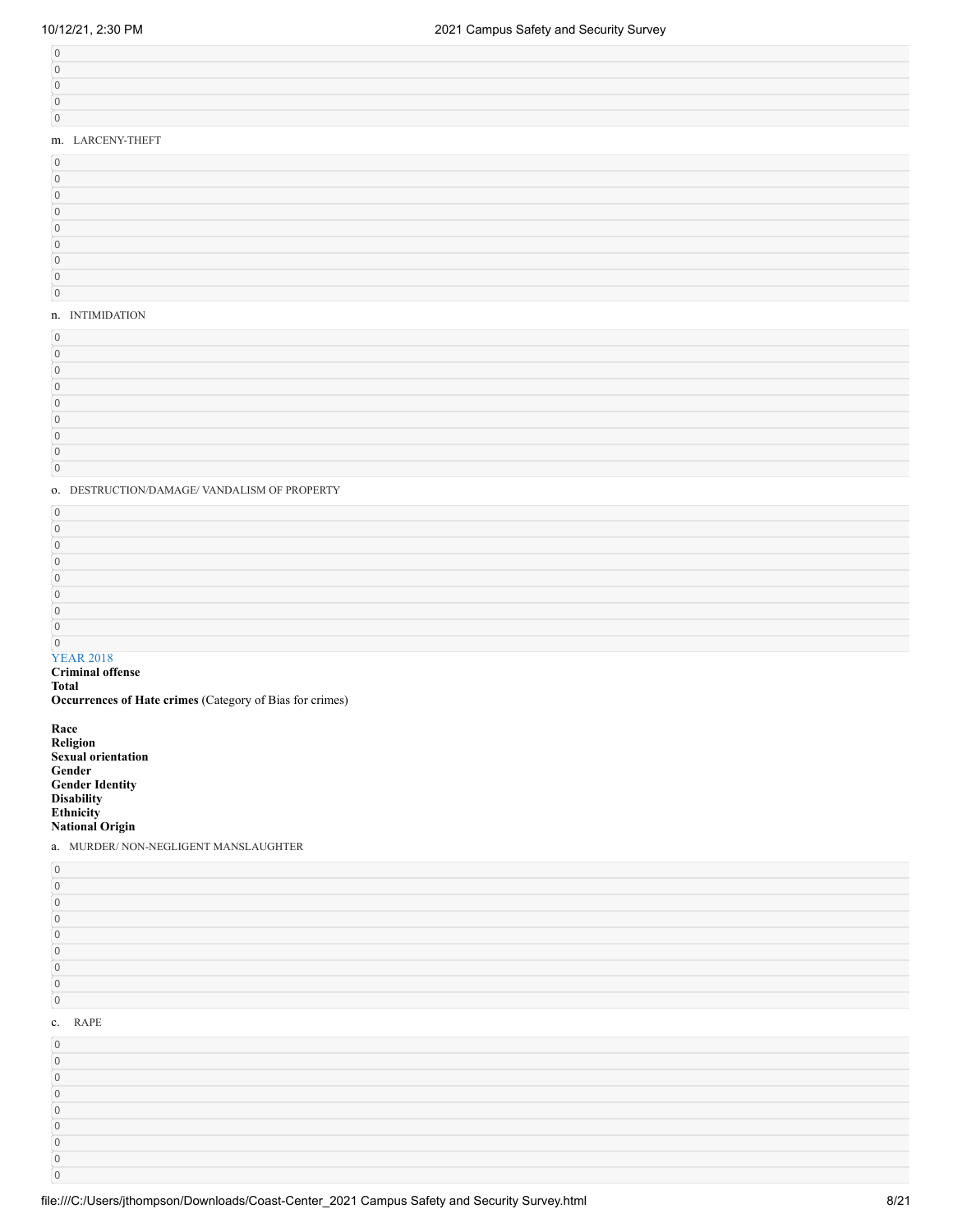d. FONDLING

# e. INCEST

# f. STATUTORY RAPE

## g. ROBBERY

# h. AGGRAVATED ASSAULT

#### i. BURGLARY

 $\overline{0}$ 

| $\Omega$               |  |
|------------------------|--|
| $\Omega$               |  |
| $\Omega$               |  |
| $\Omega$               |  |
| $\cap$                 |  |
| $\Omega$               |  |
| $\Omega$               |  |
| $\Omega$               |  |
| $\overline{0}$         |  |
| j. MOTOR VEHICLE THEFT |  |
| $\Omega$               |  |
| $\sqrt{ }$             |  |
|                        |  |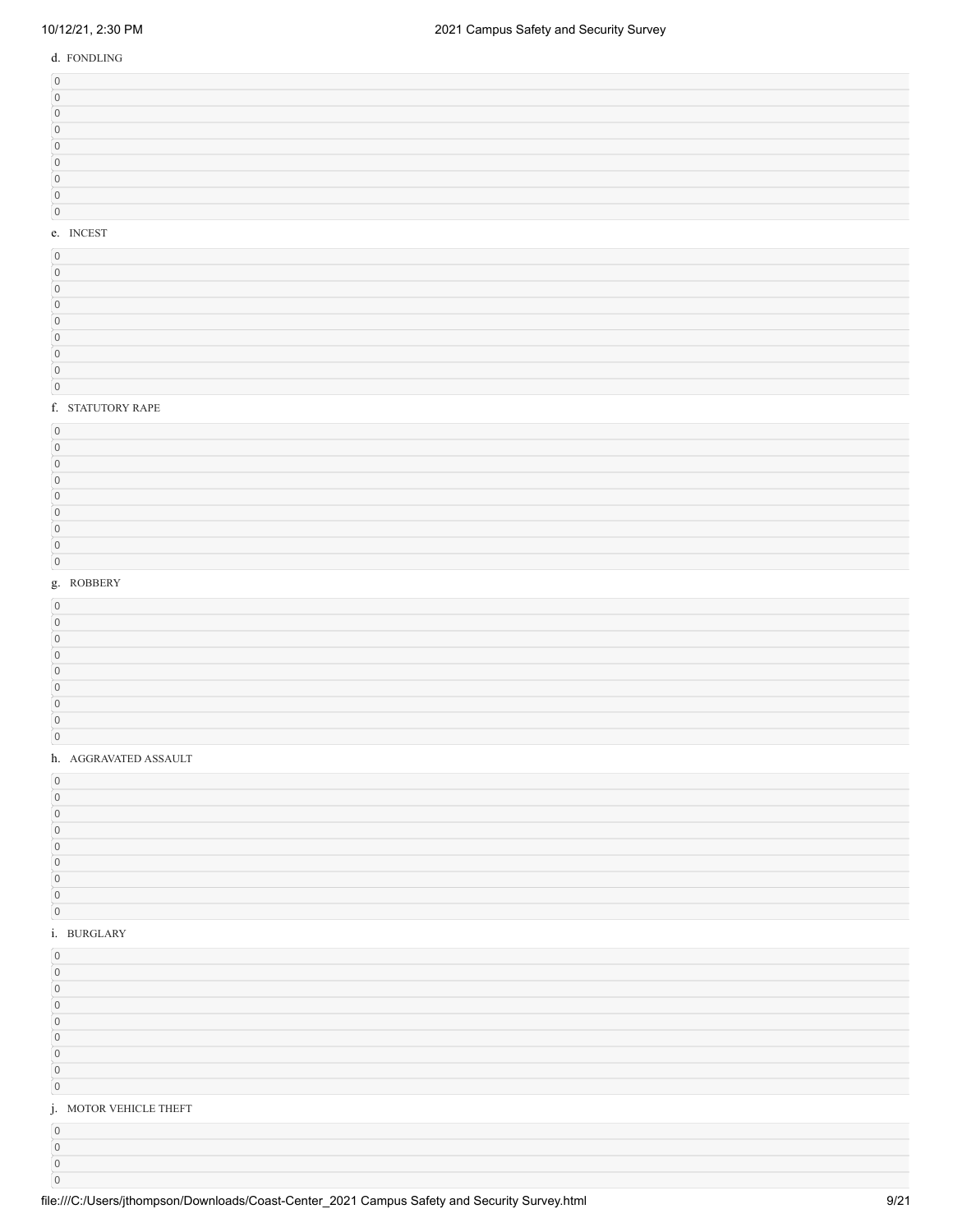| k. ARSON |  |  |
|----------|--|--|
| $\sim$   |  |  |
|          |  |  |

## l. SIMPLE ASSAULT

## m. LARCENY-THEFT

# n. INTIMIDATION

#### o. DESTRUCTION/DAMAGE/ VANDALISM OF PROPERTY

# **Caveat:**

If you have changed prior years' data, you must add a caveat explaining the change. Use the following format: "For (YEAR), Line (X) was changed from (A) to (B) because (REASON)."

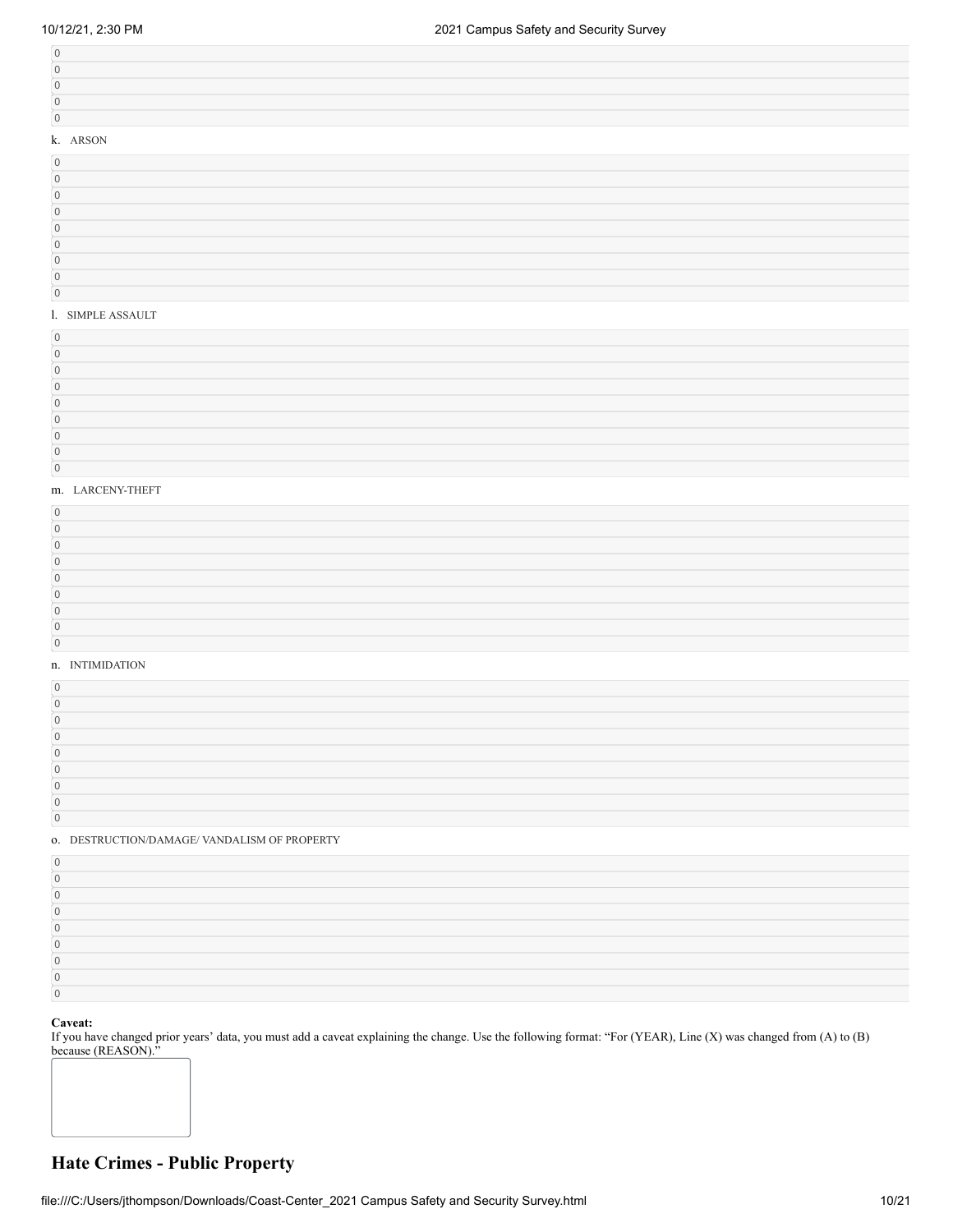# 10/12/21, 2:30 PM 2021 Campus Safety and Security Survey

For the criminal offenses listed below, first enter the total number of HATE CRIMES that were reported to have occurred on PUBLIC PROPERTY. Then break down

each total by category of bias (e.g., race, religion). YEAR 2020 **Criminal offense Total Occurrences of Hate crimes** (Category of Bias for crimes) **Race**

| .                         |
|---------------------------|
| Religion                  |
| <b>Sexual orientation</b> |
| Gender                    |
| <b>Gender Identity</b>    |
| <b>Disability</b>         |
| Ethnicity                 |
| <b>National Origin</b>    |
|                           |

a. MURDER/ NON-NEGLIGENT MANSLAUGHTER

#### c. RAPE

#### d. FONDLING

## e. INCEST

# 

| f. STATUTORY RAPE |  |  |
|-------------------|--|--|
| $\Omega$          |  |  |
| $\Omega$          |  |  |
|                   |  |  |
|                   |  |  |
|                   |  |  |
|                   |  |  |
|                   |  |  |
|                   |  |  |
| $\mathbf{0}$      |  |  |
| g. ROBBERY        |  |  |
| $\Omega$          |  |  |

file:///C:/Users/jthompson/Downloads/Coast-Center\_2021 Campus Safety and Security Survey.html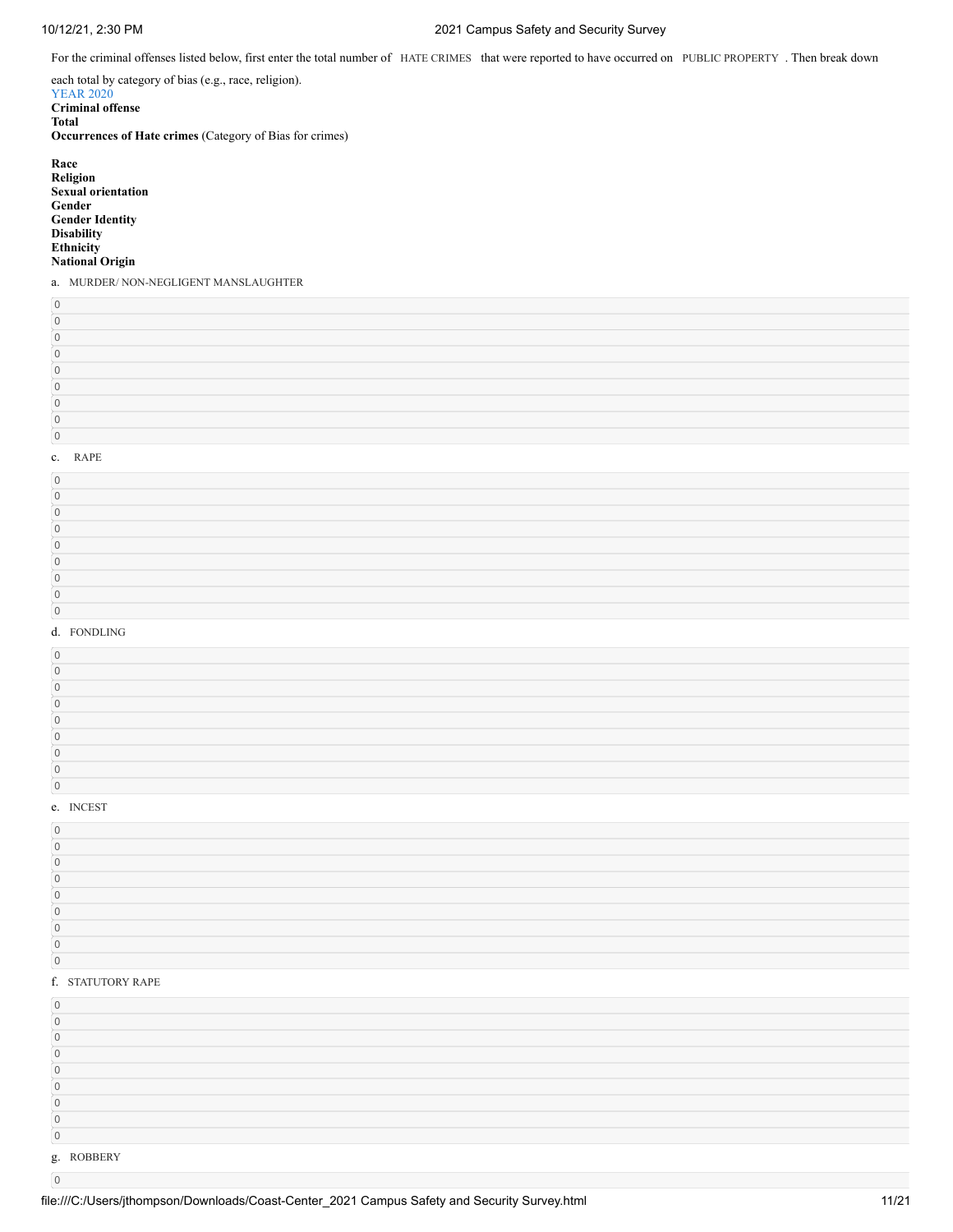# h. AGGRAVATED ASSAULT

## i. BURGLARY

#### j. MOTOR VEHICLE THEFT

# (Do not include theft *from* a motor vehicle)

# k. ARSON

#### l. SIMPLE ASSAULT

#### m. LARCENY-THEFT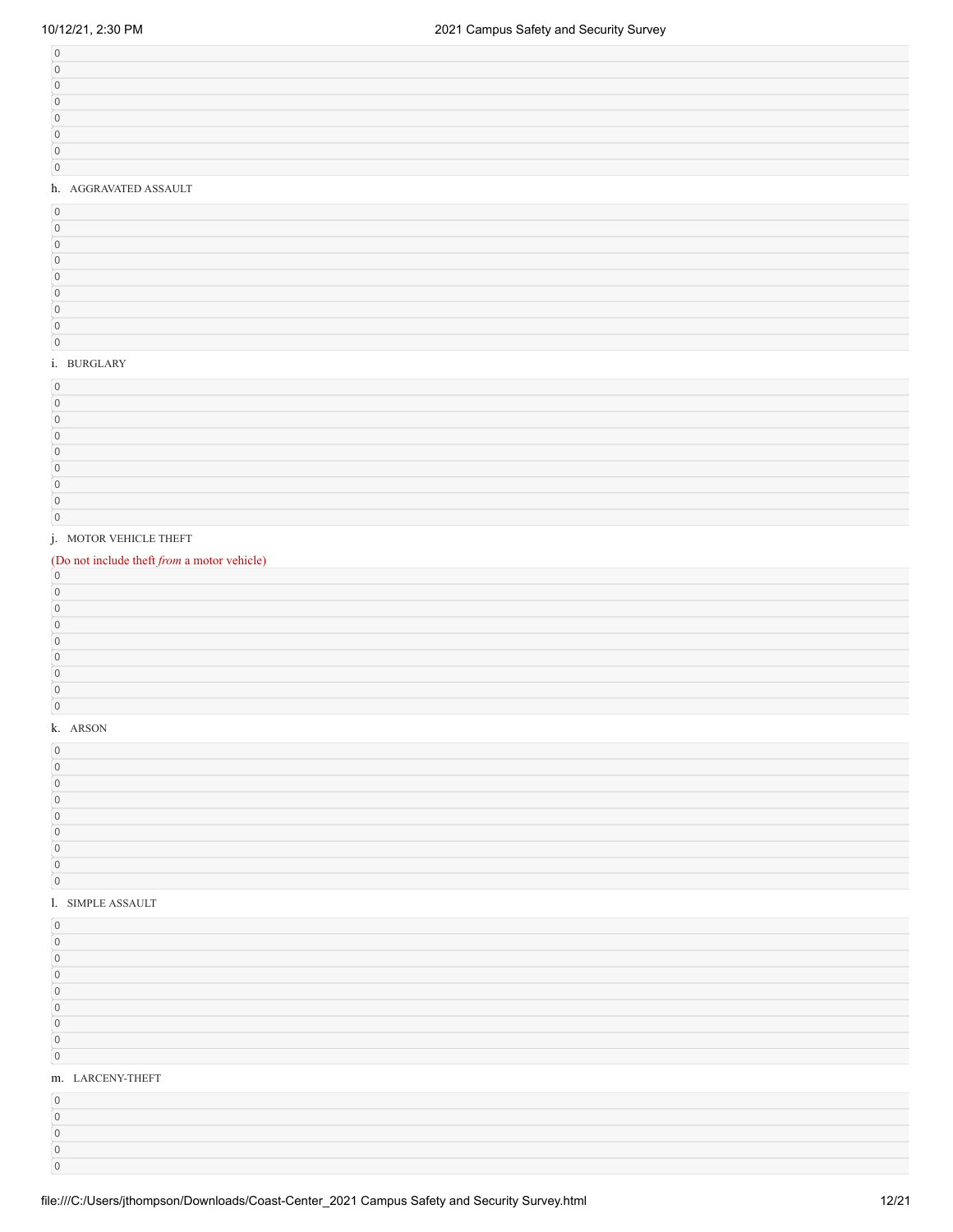| n. INTIMIDATION |  |
|-----------------|--|
| $\Omega$        |  |
|                 |  |
|                 |  |
|                 |  |
|                 |  |
|                 |  |
|                 |  |
|                 |  |
|                 |  |

#### o. DESTRUCTION/DAMAGE/ VANDALISM OF PROPERTY

### YEAR 2019

**Criminal offense Total Occurrences of Hate crimes** (Category of Bias for crimes)

| Race                      |
|---------------------------|
| <b>Religion</b>           |
| <b>Sexual orientation</b> |
| Gender                    |
| <b>Gender Identity</b>    |
| <b>Disability</b>         |
| <b>Ethnicity</b>          |
| <b>National Origin</b>    |
|                           |

a. MURDER/ NON-NEGLIGENT MANSLAUGHTER

#### c. RAPE

  $\,$   $\,$   $\,$  $\,$   $\,$   $\,$ 

| $\Omega$     |  |
|--------------|--|
|              |  |
| $\Box$       |  |
|              |  |
|              |  |
|              |  |
|              |  |
| $\Box$       |  |
| $\mathbf{0}$ |  |
| d. FONDLING  |  |
| $\Omega$     |  |
|              |  |
|              |  |
|              |  |
|              |  |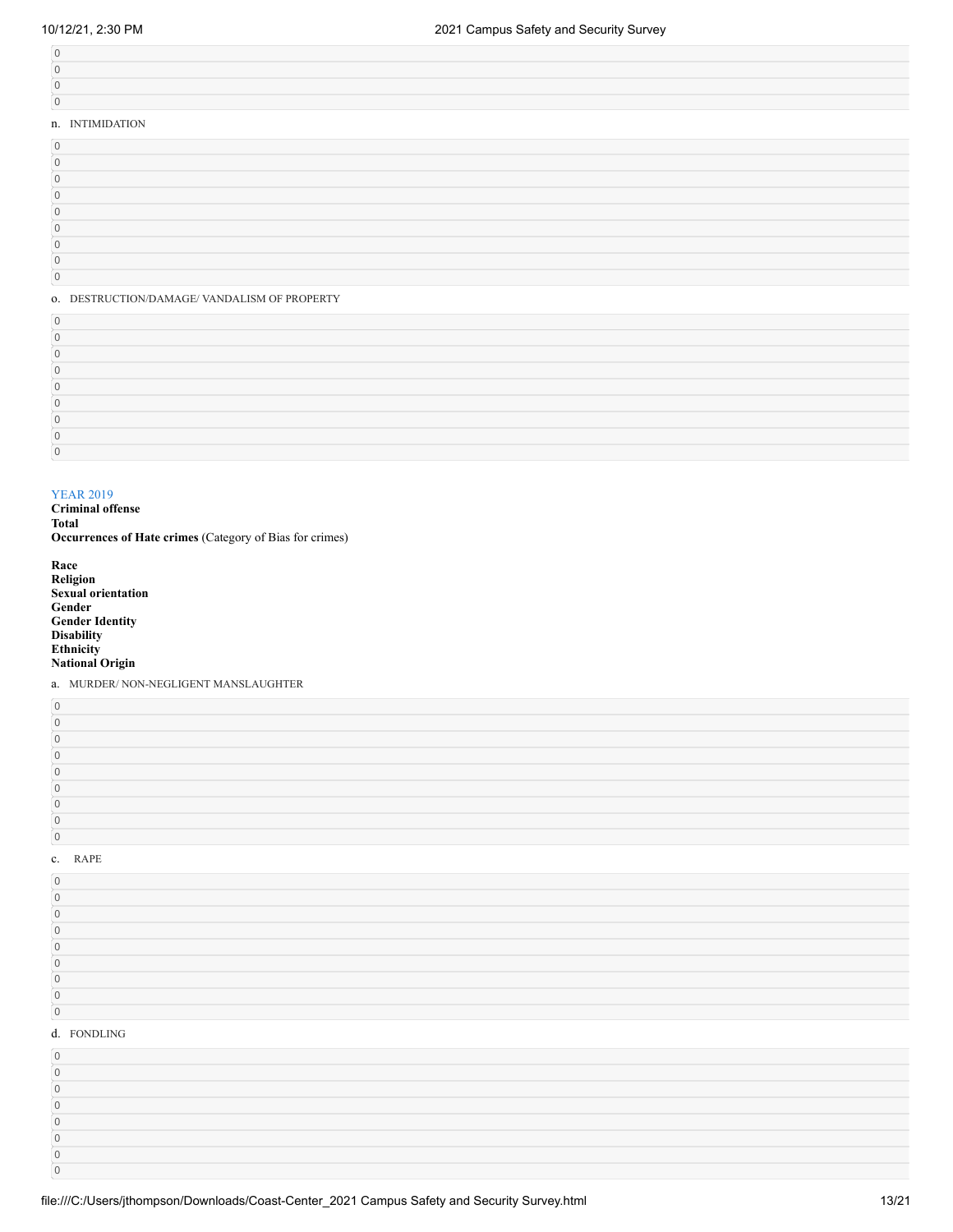# 

 $\boldsymbol{0}$ 

| e. INCEST  |  |
|------------|--|
| $\cap$     |  |
| $\cap$     |  |
|            |  |
|            |  |
|            |  |
|            |  |
| $\sqrt{2}$ |  |
| $\sqrt{2}$ |  |

## f. STATUTORY RAPE

#### g. ROBBERY

### h. AGGRAVATED ASSAULT

### i. BURGLARY

### j. MOTOR VEHICLE THEFT

# (Do not include theft *from* a motor vehicle)

| $\Omega$       |  |  |  |  |
|----------------|--|--|--|--|
| $\Omega$       |  |  |  |  |
| $\cap$         |  |  |  |  |
| n              |  |  |  |  |
| $\Omega$       |  |  |  |  |
| $\Omega$       |  |  |  |  |
| $\Omega$       |  |  |  |  |
| $\overline{0}$ |  |  |  |  |
| k. ARSON       |  |  |  |  |
| $\Omega$       |  |  |  |  |
|                |  |  |  |  |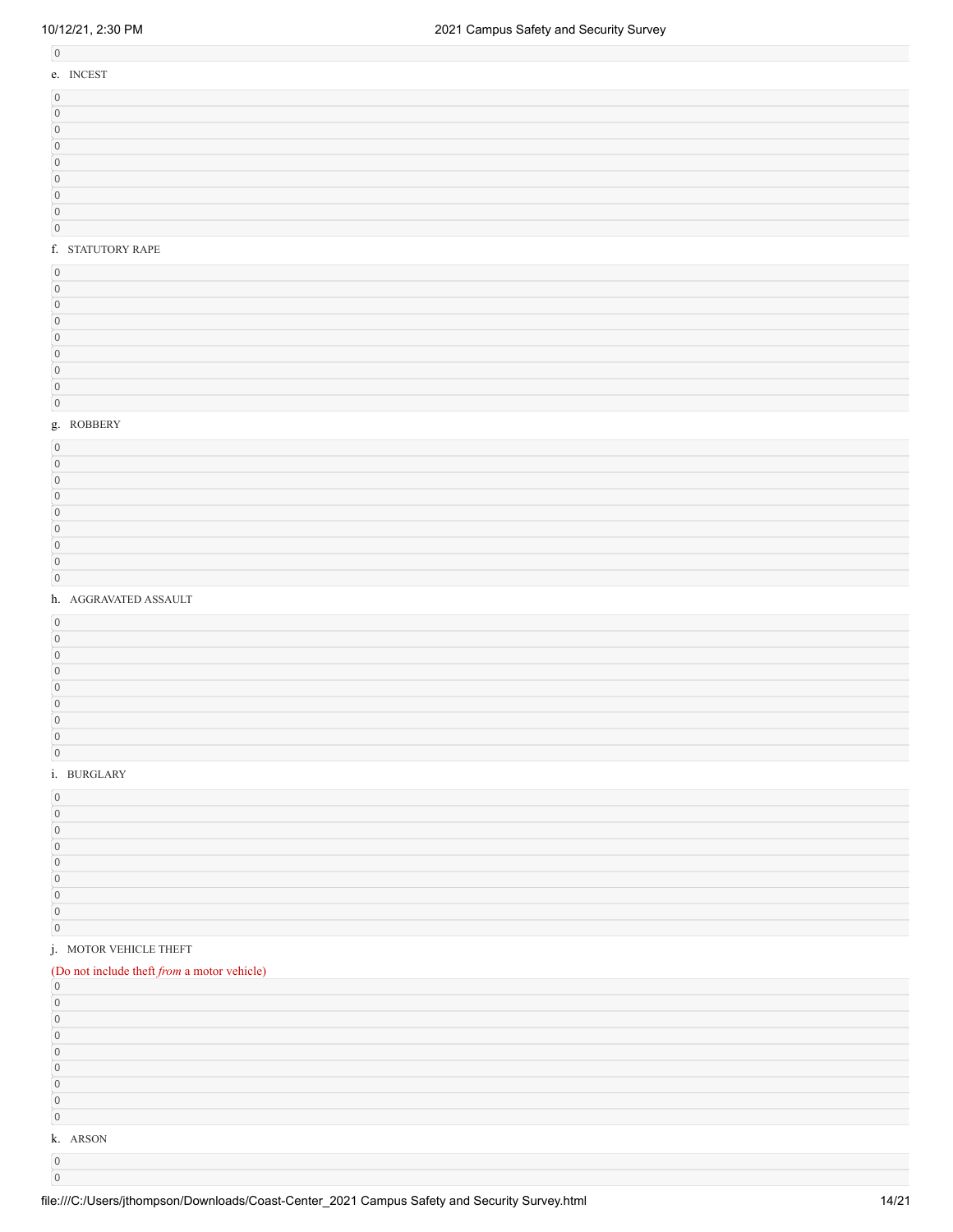# l. SIMPLE ASSAULT

### m. LARCENY-THEFT

#### n. INTIMIDATION

#### o. DESTRUCTION/DAMAGE/ VANDALISM OF PROPERTY

# YEAR 2018

# **Criminal offense**

**Total Occurrences of Hate crimes** (Category of Bias for crimes)

| Race                      |
|---------------------------|
| <b>Religion</b>           |
| <b>Sexual orientation</b> |
| Gender                    |
| <b>Gender Identity</b>    |
| <b>Disability</b>         |
| <b>Ethnicity</b>          |
| <b>National Origin</b>    |

a. MURDER/ NON-NEGLIGENT MANSLAUGHTER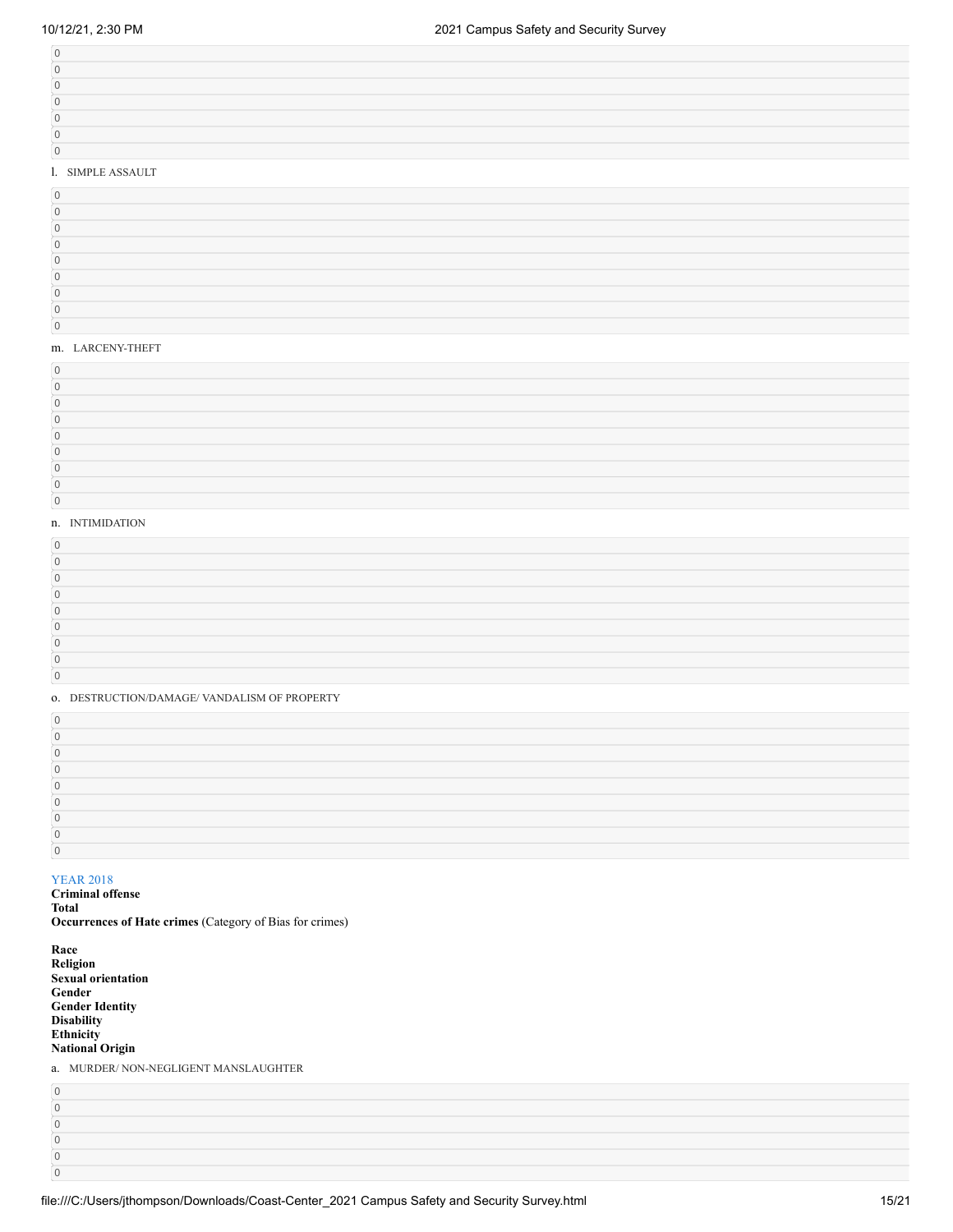| c. RAPE |
|---------|
|         |
|         |
|         |
|         |
|         |
|         |

# $\overline{0}$  $\boxed{0}$

# d. FONDLING

#### e. INCEST

#### f. STATUTORY RAPE

## g. ROBBERY

#### h. AGGRAVATED ASSAULT

| $\cap$      |  |
|-------------|--|
| $\sqrt{ }$  |  |
| $\Omega$    |  |
| $\Omega$    |  |
|             |  |
|             |  |
|             |  |
|             |  |
| $\cap$      |  |
| i. BURGLARY |  |

 $\boldsymbol{0}$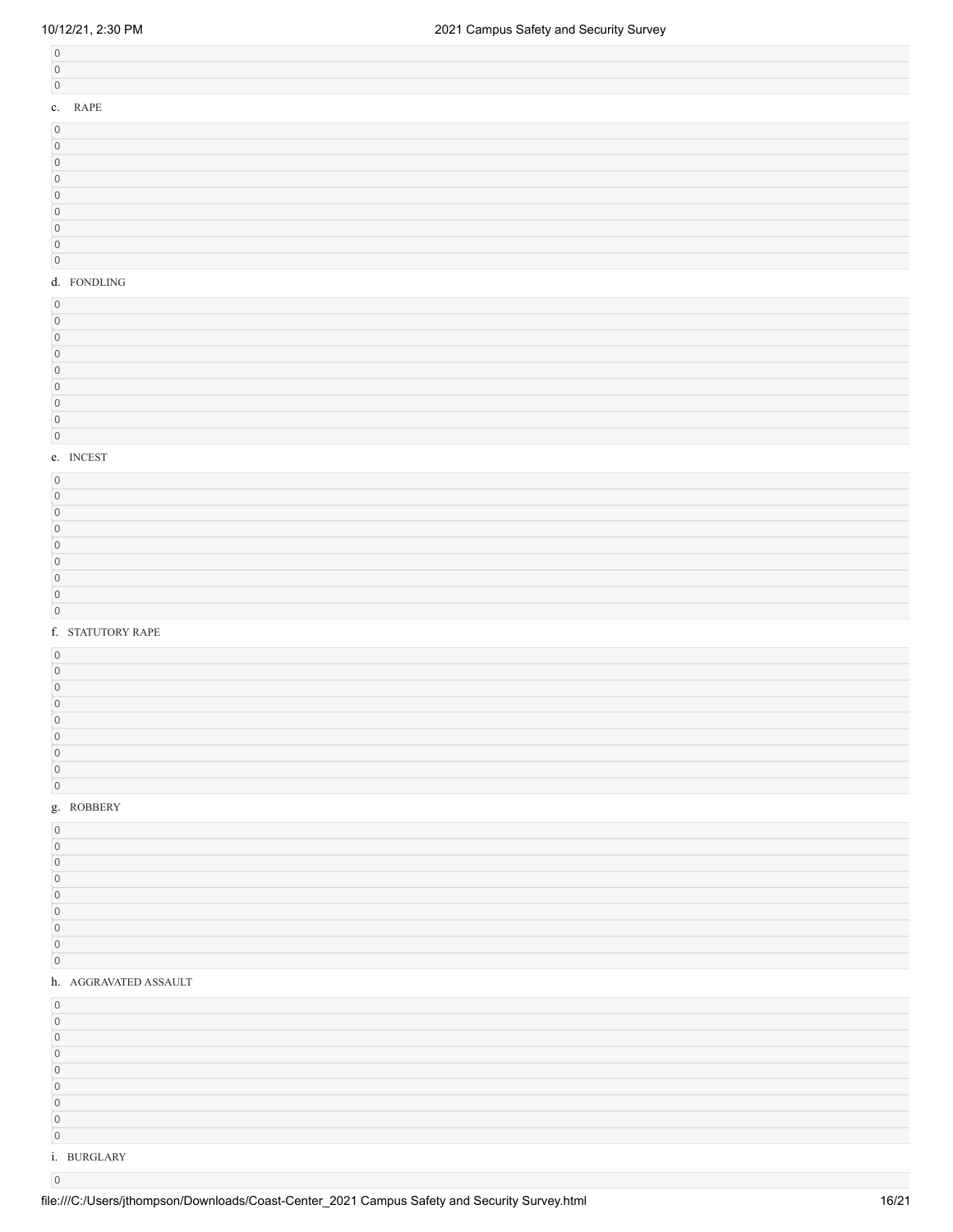# j. MOTOR VEHICLE THEFT

# k. ARSON

#### l. SIMPLE ASSAULT

#### m. LARCENY-THEFT

#### n. INTIMIDATION

| 0. DESTRUCTION/DAMAGE/ VANDALISM OF PROPERTY |
|----------------------------------------------|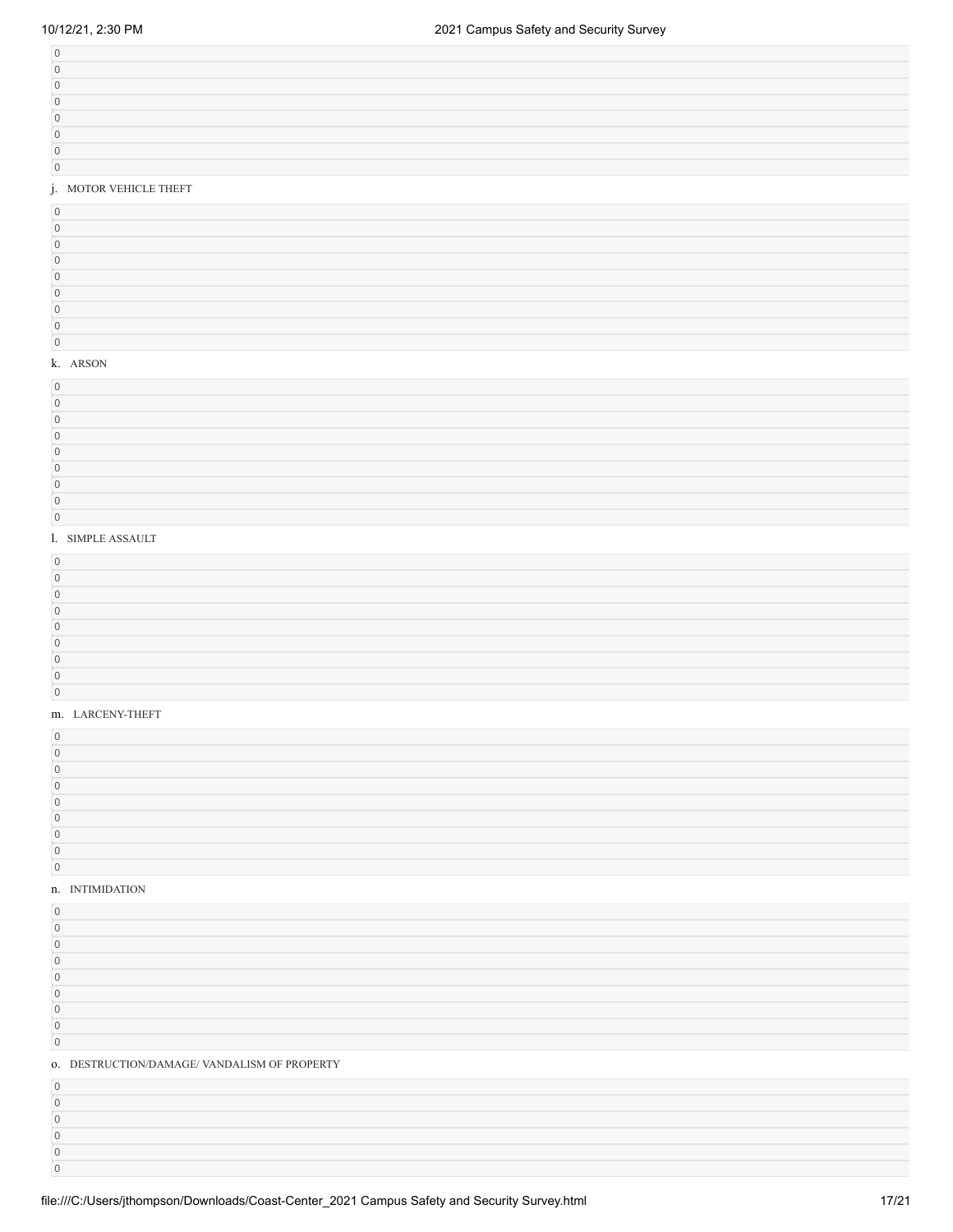If you have changed prior years' data, you must add a caveat explaining the change. Use the following format: "For (YEAR), Line (X) was changed from (A) to (B) because (REASON)."

| because (REASON). |  |
|-------------------|--|
|                   |  |
|                   |  |
|                   |  |
|                   |  |
|                   |  |
|                   |  |
|                   |  |
|                   |  |
|                   |  |

# **VAWA Offenses - On Campus**

For each of the following crimes, enter the number reported to have occurred ON CAMPUS.

| ۰.<br>I |  |
|---------|--|

Total occurences On Campus

| 2018<br>2019<br>2020 |                   |
|----------------------|-------------------|
| a.                   | DOMESTIC VIOLENCE |
|                      |                   |
|                      |                   |
|                      |                   |

### b. DATING VIOLENCE

| c. STALKING |  |  |
|-------------|--|--|

# **Caveat:**

If you have changed prior years' data, you must add a caveat explaining the change. Use the following format: "For (YEAR), Line (X) was changed from (A) to (B) because (REASON)."



For each of the following crimes, enter the number reported to have occurred on PUBLIC PROPERTY.

Crime Total occurences on Public Property

# 2018 2019

2020

# a. DOMESTIC VIOLENCE

| $\overline{0}$ |                           |
|----------------|---------------------------|
| $\overline{0}$ |                           |
| $\overline{0}$ |                           |
|                | <b>b.</b> DATING VIOLENCE |
| $\overline{0}$ |                           |
| $\overline{0}$ |                           |
| $\overline{0}$ |                           |
|                | c. STALKING               |
| $\Omega$       |                           |
| $\cap$         |                           |
|                |                           |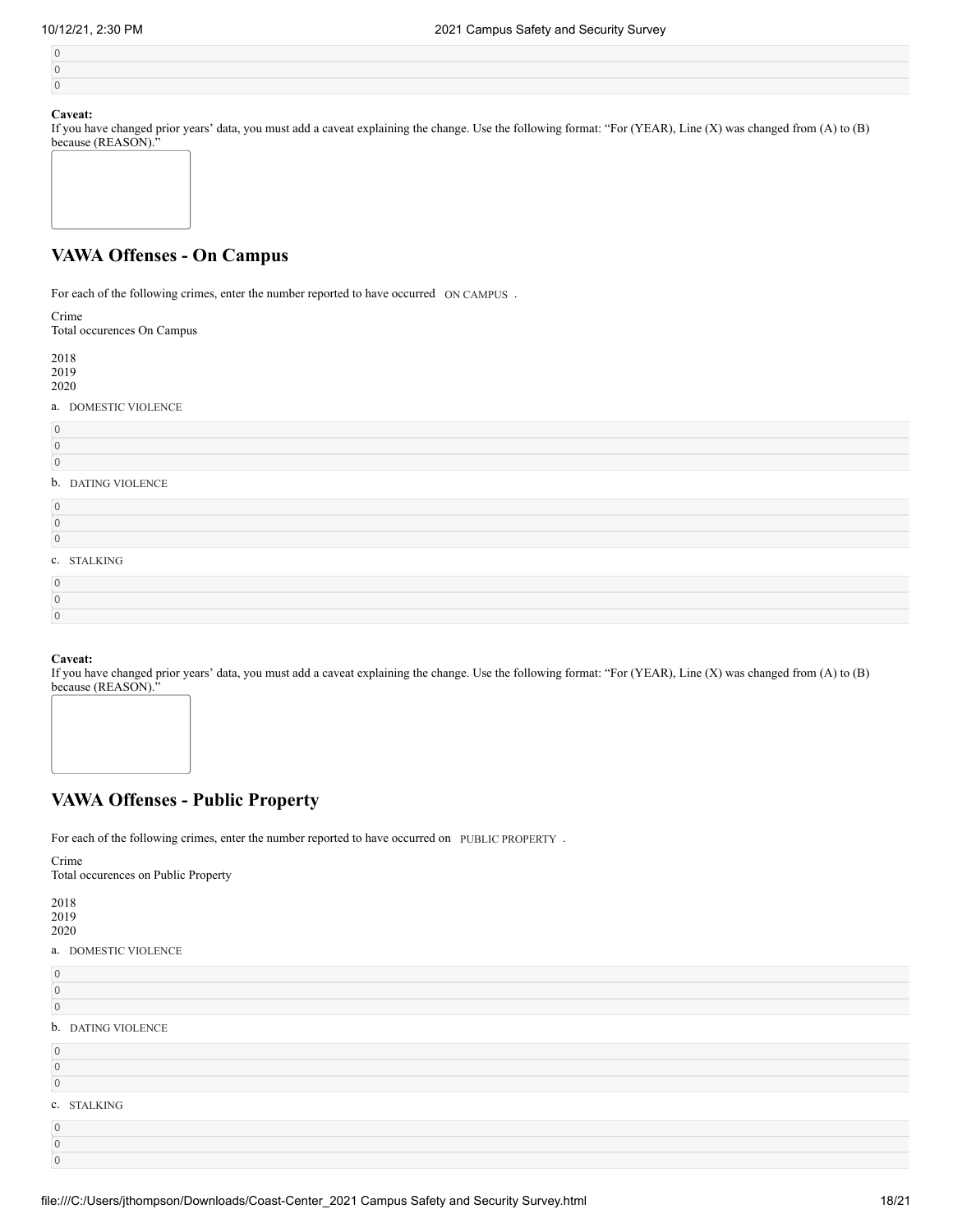If you have changed prior years' data, you must add a caveat explaining the change. Use the following format: "For (YEAR), Line (X) was changed from (A) to (B) because (REASON)."



# **Arrests - On campus**

Enter the number of ARRESTS for each of the following crimes that occurred ON CAMPUS.

Crime

Number of Arrests

2018 2019 2020

a. WEAPONS: CARRYING, POSSESSING, ETC.

| $\overline{0}$ |                          |
|----------------|--------------------------|
| $\overline{0}$ |                          |
| $\overline{0}$ |                          |
|                | b. DRUG ABUSE VIOLATIONS |
| $\overline{0}$ |                          |
| $\overline{0}$ |                          |
| $\overline{0}$ |                          |
|                | c. LIQUOR LAW VIOLATIONS |
| $\overline{0}$ |                          |
| $\overline{0}$ |                          |
| $\Omega$       |                          |

Please Note: Do NOT include drunkenness or driving under the influence in liquor law violations.

### **Caveat:**

If you have changed prior years' data, you must add a caveat explaining the change. Use the following format: "For (YEAR), Line (X) was changed from (A) to (B) because (REASON)."



# **Arrests - Public Property**

Enter the number of ARRESTS for each of the following crimes that occurred on PUBLIC PROPERTY.

Crime Number of Arrests

2018 2019

2020

0

0 0

a. WEAPONS: CARRYING, POSSESSING, ETC.

| $\cap$ |                          |
|--------|--------------------------|
|        | b. DRUG ABUSE VIOLATIONS |

0

| $\mathbf{0}$             |  |  |
|--------------------------|--|--|
| $\mathbf{0}$             |  |  |
| c. LIQUOR LAW VIOLATIONS |  |  |
| $\mathbf{0}$             |  |  |

Please Note: Do NOT include drunkenness or driving under the influence in liquor law violations.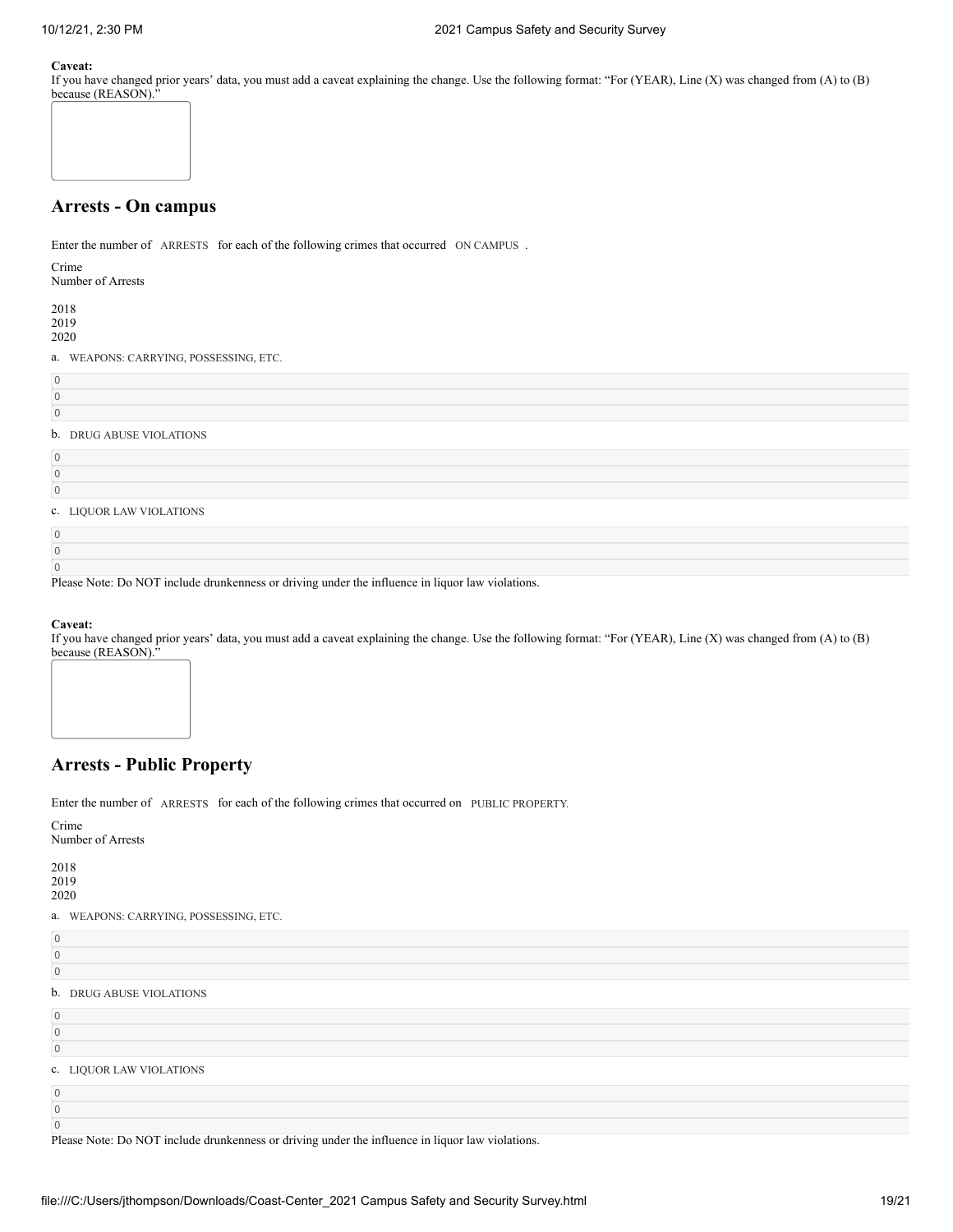If you have changed prior years' data, you must add a caveat explaining the change. Use the following format: "For (YEAR), Line (X) was changed from (A) to (B) because (REASON)."



# **Disciplinary Actions - On Campus**

Enter the number of persons REFERRED FOR DISCIPLINARY ACTION for crimes that occurred ON CAMPUS for each of the following categories.

Do not include disciplinary actions that were strictly for school policy violations. If the disciplinary action is the result of an arrest, please do not count it here; count the violation as 1 arrest. Crime Number of persons referred for Disciplinary Action 2018 2019 2020 a. WEAPONS: CARRYING, POSSESSING, ETC. 0 0 0 b. DRUG ABUSE VIOLATIONS 0 0 0 c. LIQUOR LAW VIOLATIONS

| Please Note: Do NOT include drunkenness or driving under the influence in liquor law violations. |  |
|--------------------------------------------------------------------------------------------------|--|

# **Caveat:**

If you have changed prior years' data, you must add a caveat explaining the change. Use the following format: "For (YEAR), Line (X) was changed from (A) to (B) because (REASON)."



# **Disciplinary Actions - Public Property**

Enter the number of persons REFERRED FOR DISCIPLINARY ACTION for crimes that occurred on PUBLIC PROPERTY for each of the following categories.

| Do not include disciplinary actions that were strictly for school policy violations.<br>If the disciplinary action is the result of an arrest, please do not count it here; count the violation as 1 arrest.<br>Crime<br>Number of persons referred for<br>Disciplinary Action |
|--------------------------------------------------------------------------------------------------------------------------------------------------------------------------------------------------------------------------------------------------------------------------------|
| 2018<br>2019<br>2020                                                                                                                                                                                                                                                           |
| a. WEAPONS: CARRYING, POSSESSING, ETC.                                                                                                                                                                                                                                         |
| $\overline{0}$                                                                                                                                                                                                                                                                 |
| $\mathbf{0}$                                                                                                                                                                                                                                                                   |
| $\Omega$                                                                                                                                                                                                                                                                       |
| $1 -$ m m x x $\alpha$ , m x x $\alpha$ x x $\alpha$ x $\alpha$ x $\alpha$ x $\alpha$                                                                                                                                                                                          |

b. DRUG ABUSE VIOLATIONS

c. LIQUOR LAW VIOLATIONS

0